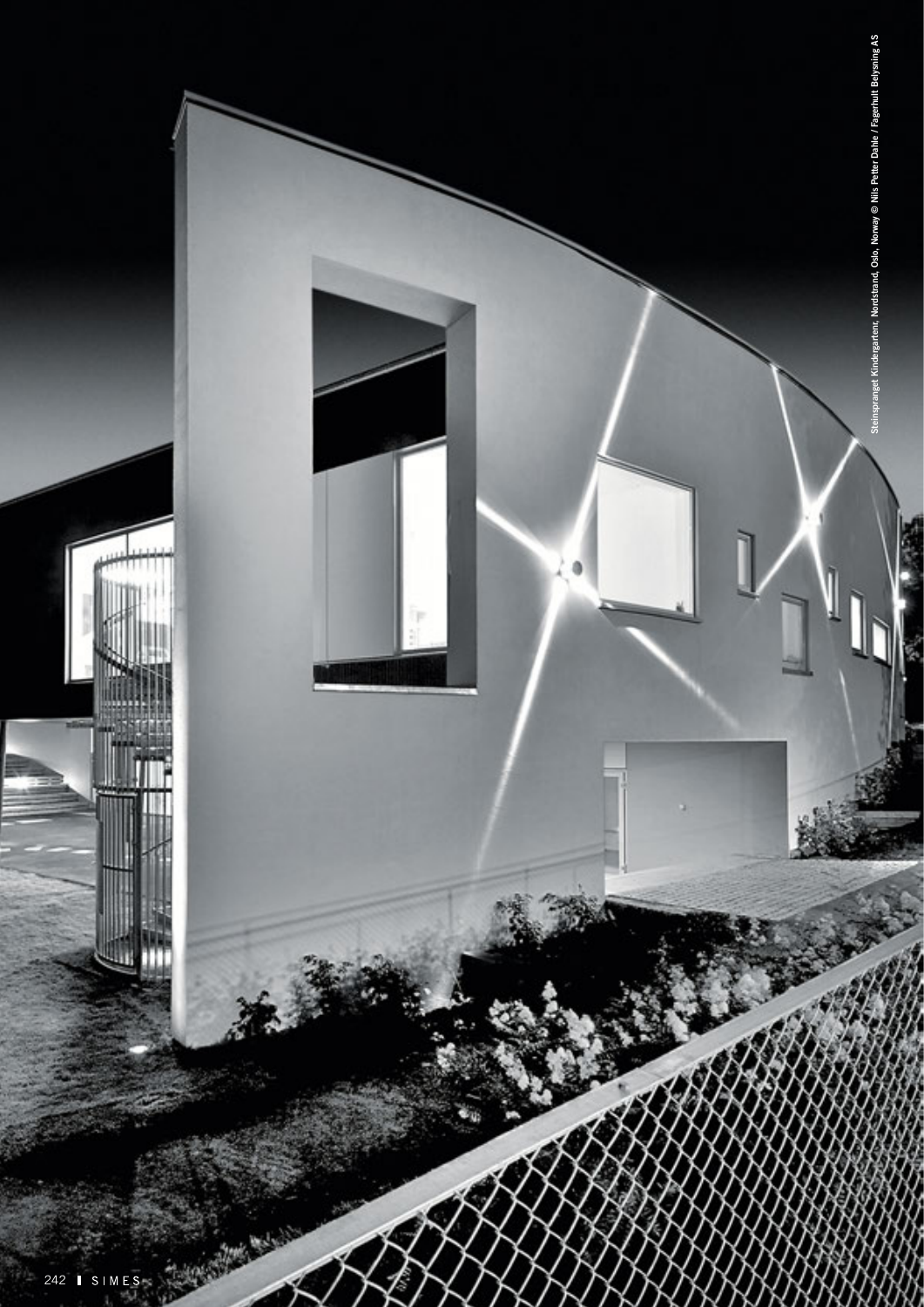

# Blitz

### Wall effect

BLITZ is an extremely versatile lighting system with its countless possible variations. BLITZ allows to create dazzling scenographic lighting effects that can make the most of any environment.

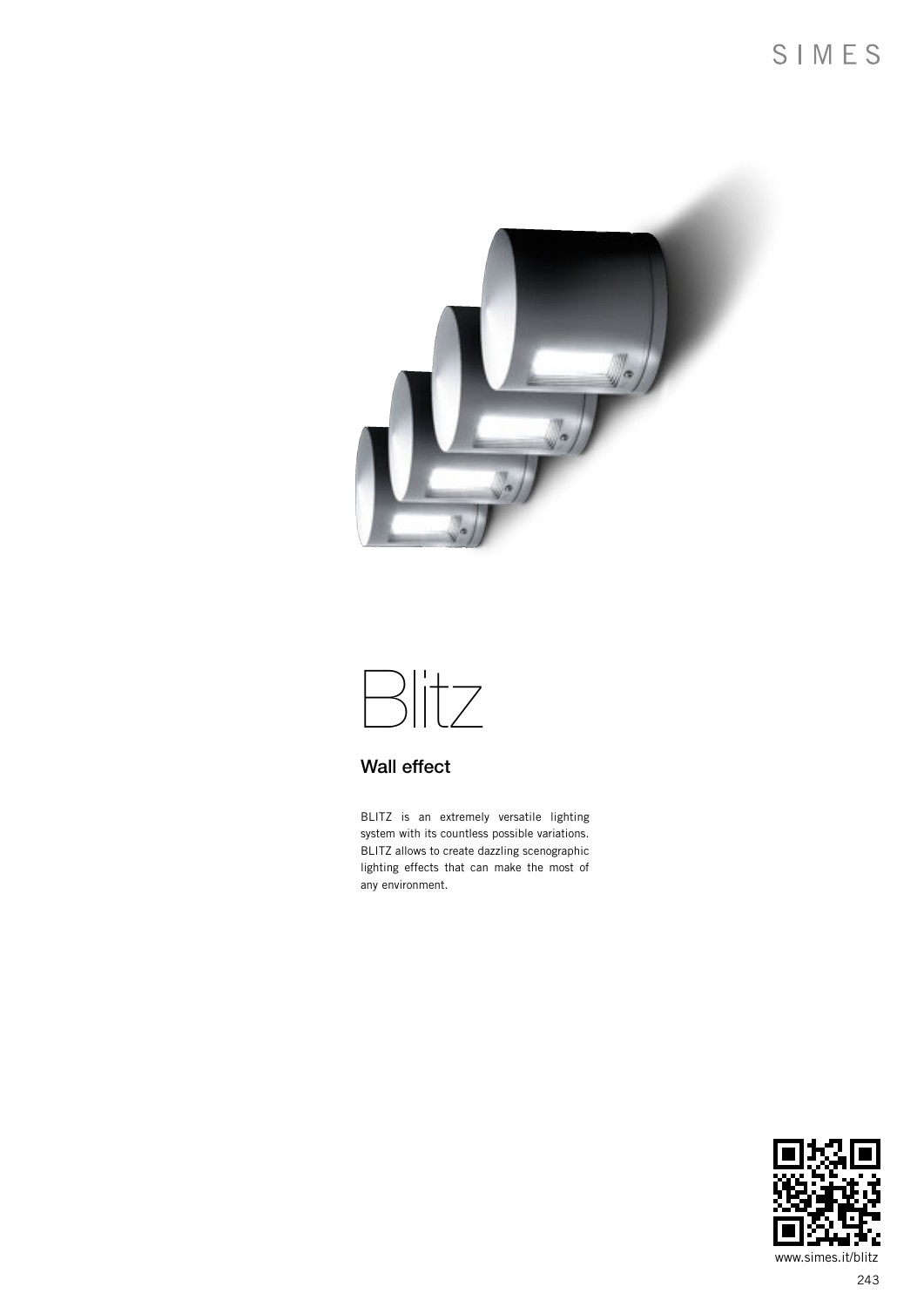

Simes Headquarter, Corte Franca, Italy © SIMES S.p.a.

## **BLITZ** Wall effect

Die-cast EN AB-47100 aluminium housing with high corrosion resistance. Reflector in polymers covered with 99.98% pure aluminium. Toughened glass lenses. Stainless steel screws. Luminaire with double cable entry and cable glands. Silicone gaskets. Double powder paint.

Protection class IP65

Isolation class CLASS  $I(\mathcal{D})$ 

Mechanical resistance of glass IK 10

Leds 4000K CRI90 versions are available on request.

Colour:

 $\bigcirc$  Aluminium grey (code 14)

*For the latest technical information and luminaire updates with LED technology please refer to www.simes.it* 



#### S.3554

STAKE in polypropylene. Colour: black (code 09) Total length 420 mm The 90 mm upper part must stay out of the ground level, according with the norms.